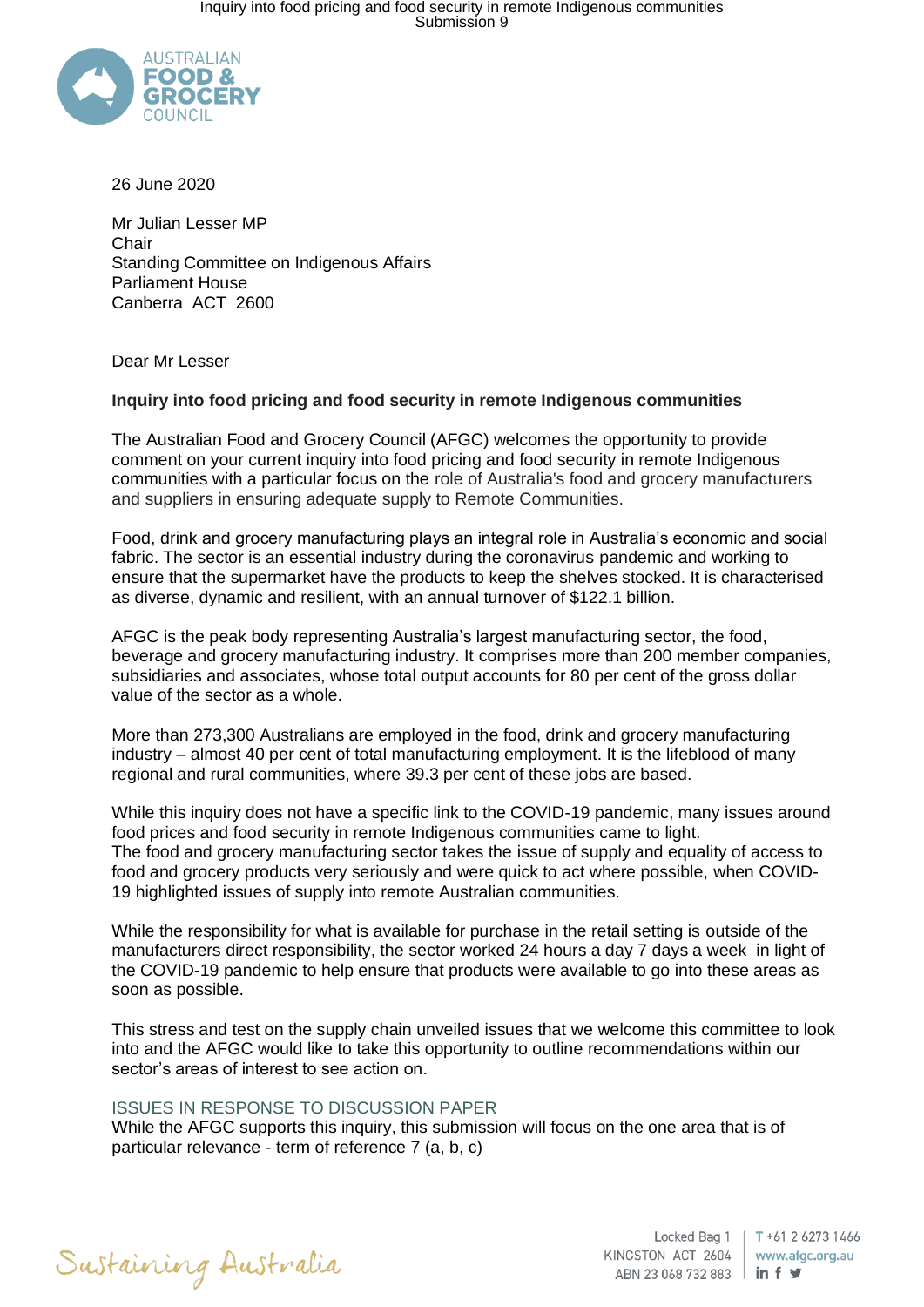1. The role of Australia's food and grocery manufacturers and suppliers in ensuring adequate supply to Remote Communities, including:

a. identifying pathways towards greater cooperation in the sector to improve supply;

b. the volume of production needed for Remote Communities;

c. challenges presented by the wet season in Northern Australia as well as any locational disadvantages and transport infrastructure issues that might be relevant;

d. geographic distance from major centres;

The fast-moving consumer goods (FMCG) industry understands concerns raised by Government in relation to the access of products (food, beverage and grocery) in rural, regional and remote areas and the potential for these areas to have limited product availability.

The food and grocery suppliers have little say in where their products are shipped and sold. The retailers and wholesalers order products from the suppliers (manufacturers and importers) which are usually delivered to the retailers' distribution centres (DCs).

Supermarket retailers and wholesalers then decide to which stores the product is sent, based on their forecasting and sales demand. Supermarket retailers and wholesalers also determine on which products to place purchasing limits.

In essence, the retailers and wholesalers have the greatest influence over where product is sent down the supply chain, with suppliers having little influence.

Of course, in remote areas the retailer segment is more fragmented with a greater proportion of independent retailers. They order product primarily through wholesalers, with Metcash the major wholesaler. Wholesalers order from suppliers, but again the suppliers have no influence over where their products are retailed.

The shortage of supply has been caused primarily by the sizeable uplift in consumer demand across Australia, which has been met with uplift in suppliers' output. Suppliers have responded by moving to, in many cases, 24 hour 7 day a week operation in their manufacturing and distribution facilities; focusing on limiting product lines and pack size variants to increase production of products in highest demand; developing alternate supply options through deliveries direct to stores and to temporary distribution centres; and negotiating the lifting of transport curfews.

Suppliers allocate product between retailers and wholesalers on fair and equitable basis ensuring all their customers are receiving product, this was particularly the case during the height of the demand surge. The significance of the demand increase and the impact on supply chains did result in some orders not being met in full for a period, however, allocation principles were applied.

While there was a great effort by many stakeholders to help ensure supply to remote communities, a key response by government that helped create better pathways and improve supply was the ACCC interim authorisation. The AFGC recognises the assistance provided by major supermarket retail business in providing product to the wholesaler to service remote communities.

In addition to help improve supply, the AFGC took up a seat on behalf of the food and grocery manufacturing sector with the COVID-19 Food Security Working Group chaired by the National Indigenous Australians Agency. Direct line of sight was then possible and allowed the AFGC to advise members of products that were needed in remote communities. Businesses were quick to respond and stock was pre-allocated and ring-fenced for these communities when the wholesaler placed an order with the manufacturer.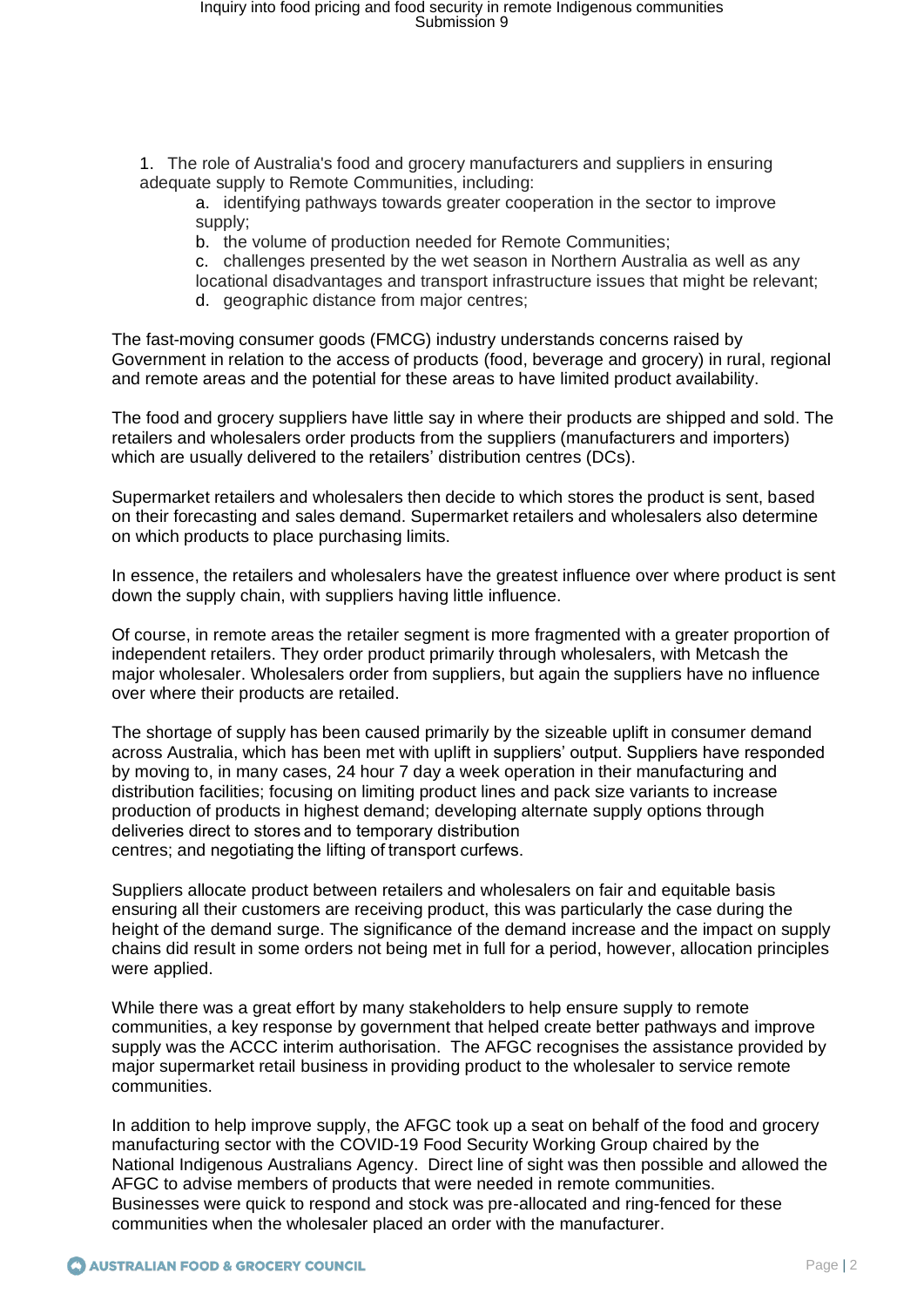While volume was high into these areas, it was not significantly sizeable in comparison to the demand in major population areas and manufacturers were able to respond quickly. This was further assisted by calls from the AFGC for FMCG businesses to have greater transparency in forward demand and forecasting, this was realised and greatly assisted the response.

There were and still remain some residual concerns with products specifically purchased in communities, that are not high-volume product lines outside these areas. During the height of the demand surge manufacturers prioritise high volume lines over lesser product lines to maximise production efficiency. Product substitution was available during this period.

In terms of challenges presented by the wet season in Northern Australia as well any locational disadvantages and transport infrastructure issues, this was managed primarily by the wholesaler and the community retailers. While the manufacturers have a responsibility to get stock to the distribution centres, it is from there that the wholesale sector allocates stock to their stores.

## **Current Government Policy:**

As detailed above the ACCC granted the Supermarket industry an interim authorisation in March, permitting Supermarket operators to coordinate to ensure consumers have reliable and fair access to groceries during the COVID-19 pandemic. The interim authorisation was successful in ensuring supermarkets were able to coordinate with each other when working with manufacturers, suppliers, and transport and logistics providers.

The AFGC wishing to acknowledge and congratulate the ACCC for their swift response to the application for an interim authorisation, enabling retailers in Australia to work together to provide food and grocery products to all parts of the country, including to those in vulnerable positions and in rural and remote regions. 

Helping to ensure food supply, there have been a few government initiatives that have assisted in the delivery of product into communities as well as actions by suppliers and retailers. These being:

- Interim Authorisation
- Establishment and then manufacturers participation on the co-ordinating group (NIAA)
- Fair and equitable allocation by manufacturers, further strengthened by the ringfencing of product
- Substitution of products where one wasn't available, another was,
- Improved transparency of product demand.

A coordinated effort by all stakeholders should go some way towards helping to ensure adequate supply into Remote Communities and the food, beverage and grocery manufacturing sector welcomes the ongoing opportunity to assist in ensuring supply of essentials are available to those in remote and indigenous communities.

Kind regards,

Geoffrey Annison PhD